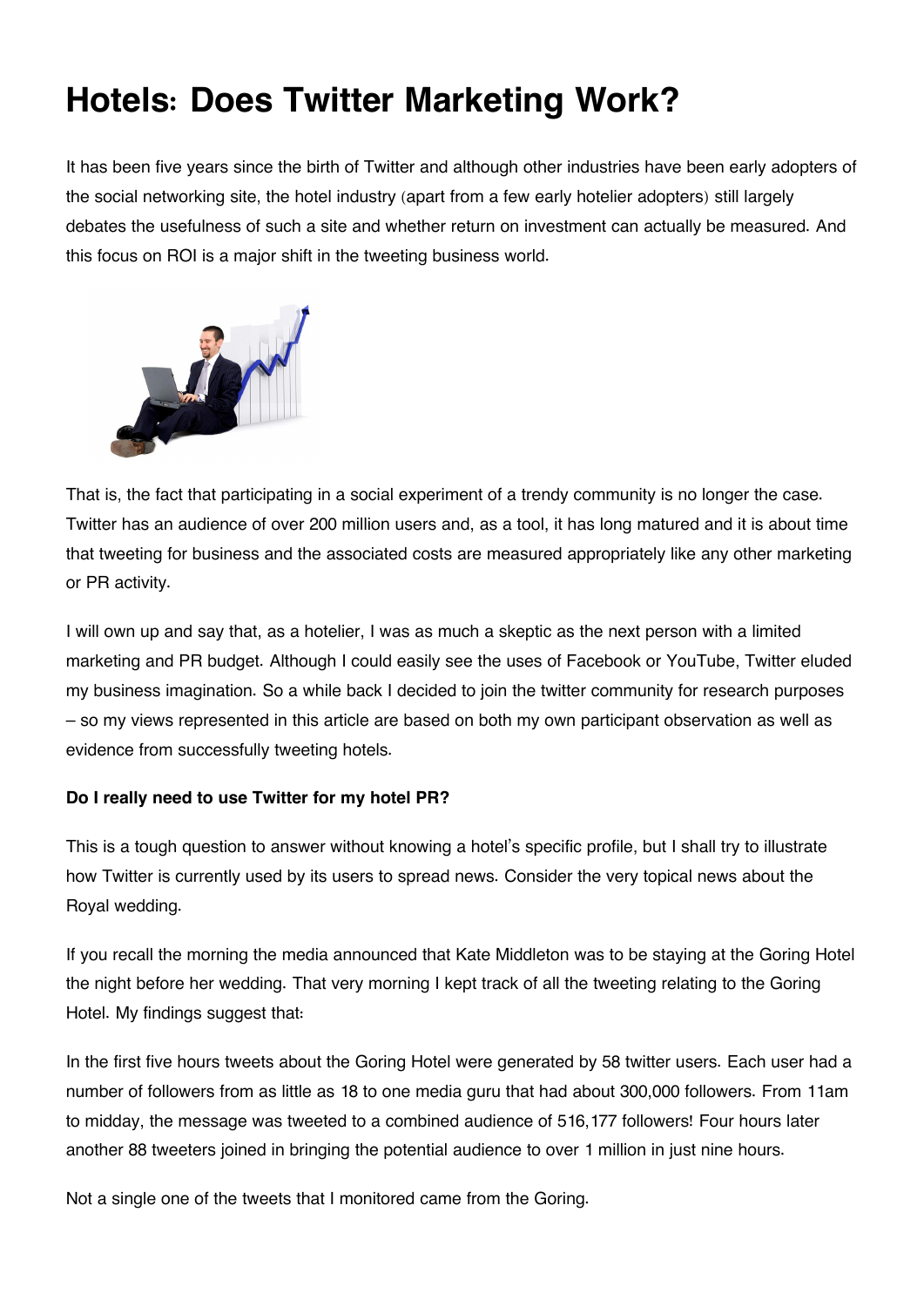The conclusion is that the tweetosphere has a mind of its own and will react with or without you. This was great advertising for the Goring, but it was good news. What happens when bad news about your hotel is spread out in hours to a large audience? Again you can either proactively attempt to limit the damage or you could choos to let things fizzle down hoping for the best.

## **Who are some of the successful hotel tweeters and how do they do it?**

In 2009 Ron Callari wrote an article taking screenshots of the top 10 brands that tweet above the rest and today we can take a chronological view to see what those brands have achieved almost three years later in terms of followers and quantity of content.

| <b>Hotel Brand</b>    | <b>Followers</b><br>2009 | <b>Followers</b><br>2011 | Following<br>2009 | Following<br>2011 | Updates<br>2009 | <b>Tweets</b><br>2011 |
|-----------------------|--------------------------|--------------------------|-------------------|-------------------|-----------------|-----------------------|
| Marriott              | 11915                    | 103786                   | 9495              | 13213             | 2162            | 4463                  |
| <b>RitzCarlton</b>    | 1052                     | 9147                     | 212               | 353               | 179             | 5478                  |
| Hyatt                 | 3414                     | 15471                    | 3513              | 7590              | 189             | 4952                  |
| Jole de Vivre         | 3256                     | 11589                    | 3419              | 9188              | 182             | 1218                  |
| Omni Hotels           | 684                      | 9968                     | 684               | 2659              | 785             | 4316                  |
| Starwood Hotels       | 3776                     | 25253                    | 2985              | 15374             | 121             | 5587                  |
| <b>Morgans Hotels</b> | 2615                     | 9502                     | 39                | 302               | 272             | 1368                  |
| Fairmont              | 4178                     | 13755                    | 1886              | 3743              | 1323            | 4608                  |
| Millennium            | 1188                     | 4272                     | 838               | 2018              | 103             | 895                   |
| Tiara                 | 2146                     | 5582                     | 1637              | 2615              | 1030            | 37520                 |

Looking at the data and comparing 2009 to 2011 there are some interesting qualitative and quantitative facts worth pointing out:

Ritz Carlton and Millenium hotels both started their Twitter accounts adding PR at the end of their user name, clearly showing the PR focus of their intentions. However RitzCarlton dropped the PR from their Twitter label, perhaps suggesting a more holistic approach to their tweets. RitzCarlton appear to tweet approximately 5 times a day whilst the Millenium tweets once every one to two days.

A very different approach and although RitzCarlton may have slightly more than double the followers to Millennium, when we compare the followers of Joie de Vivre who seems to tweet once a day to that of RitzCarlton we see a larger follower base for JDVhotels by 2,500 users. Similarly the Marriott brand with less tweets than the RitzCarlton manages to have an impressive 104,000 followers.

I think that the figures tell a story of their own but I will let the reader decide what that story may be. Note that in 2009 Twitter referred to posts as updates but today we talk about tweets a sign of how far Twitter penetrates social norms … even language.

#### **Why do followers follow?**

Why do followers follow? … in one word, "automation". From the 104,000 of followers that Marriot have I would argue that an estimated 10-15% would be users who have enabled software to automatically follow anyone that follows them.

So in theory, if you wanted to create a really large and meaningless following very fast you could hire someone to click like crazy for 24 hours and follow 10,000 users. Chances are you would find that you instantly have a 1000 to 2000 following just by doing that.

But what good would that do? Would these followers be interested in any of your messages? Probably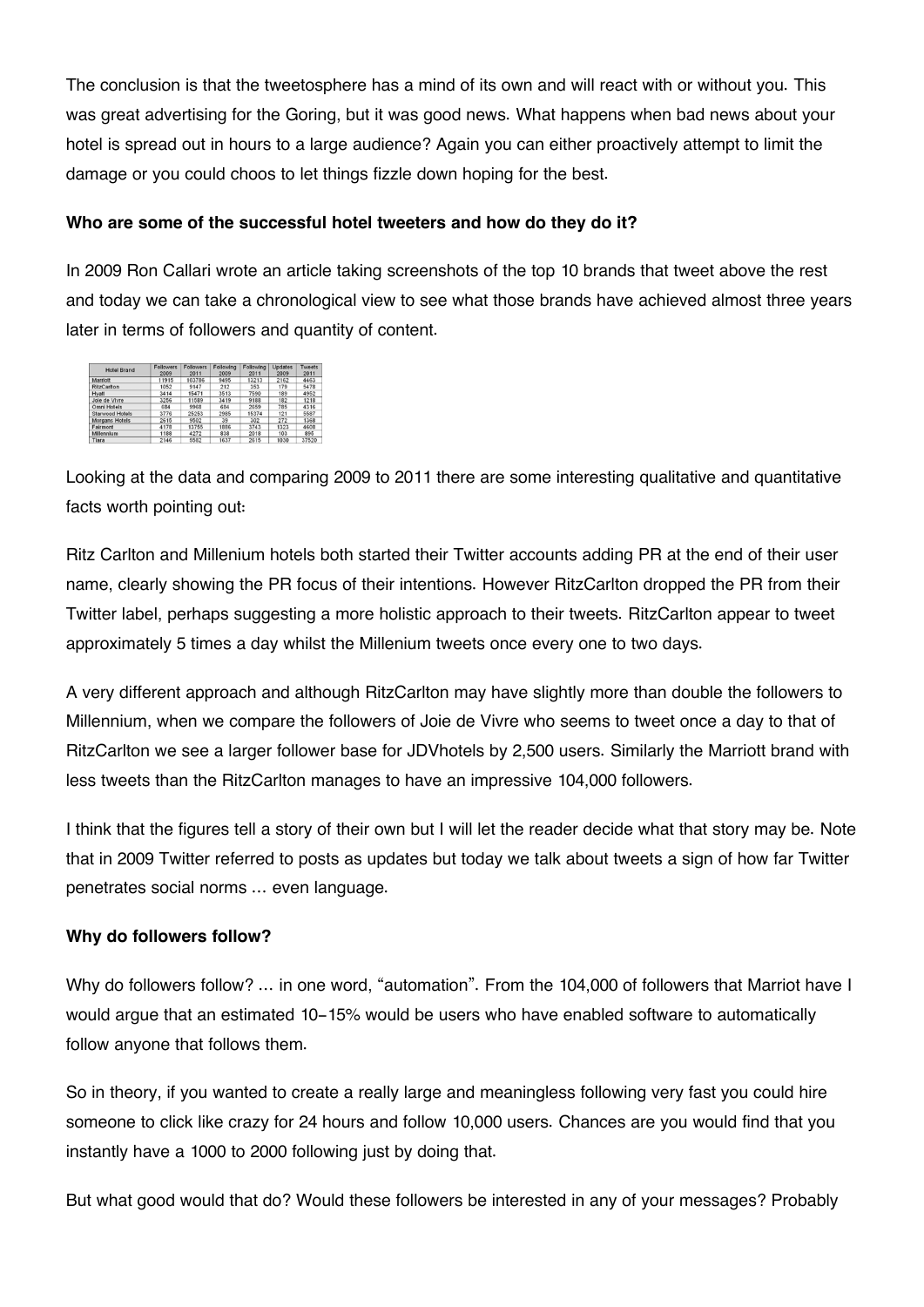not.

There have also been cases of Twitter vulnerability where hackers can force Twitter users to follow other accounts without the followers' consent – so I would be very careful if I was promised a huge following to my account really fast by some twitter guru.

Fine, I was half-kidding with the "automation" point in order to illustrate one of the weaknesses of twitter as a tool. The real reason true followers follow business related Tweets is "value" … And this is where hotels can shine.

Your hotel can offer intangible value by engaging with its audience by offering extra value. You could search twitter for any tweets from customers that may say they are coming to stay in your hotel and offer a free upgrade as a thank you! Such acts cascade through other mediums and a happily surprised customer becomes momentarily a virtual ambassador.

Hotels may also offer time sensitive special offers as a means to offer tangible value to their followers, and test the strength of their follower base in conversion rates.

#### **Will there ever be Twitter based reservation systems?**

Yes, there have been efforts to develop such applications and I think this is where hospitality will really jump on the tweetwagon.

Restaurants seem to be slightly ahead of the game with efforts such as "Tweetservation". The site, although still at beta phase, allows for a sneak preview of what could happen and I am certain that the big online reservation providers are designing something as I type this article.



#### **What do the experts say?**

As I did not wish for this article to be totally biased by my views and approach, I contacted three experts and got their views about the use of Twitter in hotel marketing campaigns.

Petra Clayton of Custard Communications says that her company often gets enquiries from hoteliers who may want a Facebook page or a Twitter account but have no real strategy behind the request. She urges hoteliers to think about the key strategy first and then consider which tools to use and how. DK of MediaSnackers suggests that Twitter has democratized the opportunity to engage with your client base. Through simple conversational style tweeting can attract new customers, reach out to existing ones and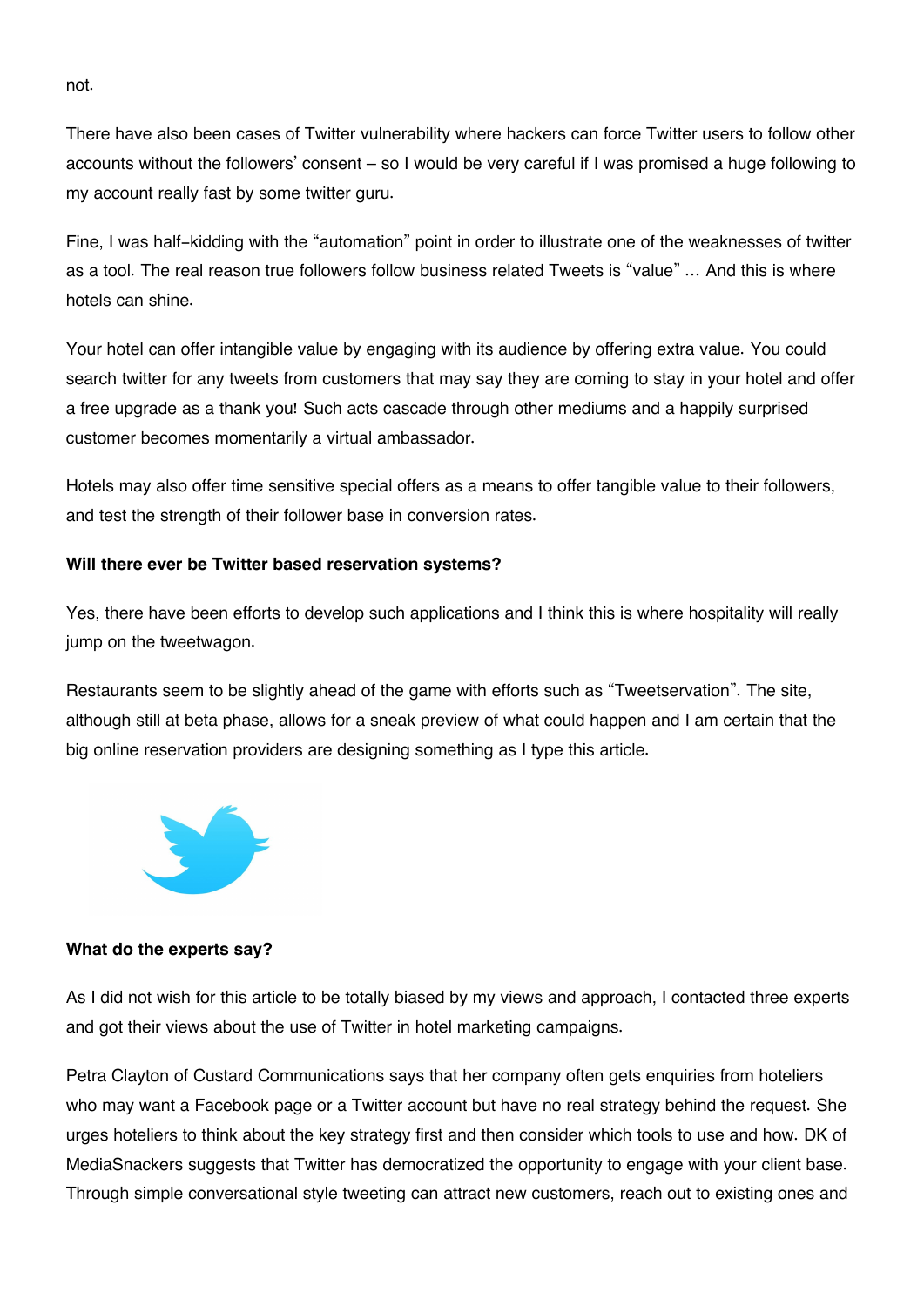also humanize the brand of larger firms. DK adds that twitter is not a broadcast medium for press releases but it's about connecting with your audience and engaging them in a dialogue (not a monologue). Paul West of Ignite Hospitality says that hoteliers are fast-realizing the added value social networking sites such as twitter can bring to their brand. However, he stresses that tweeting alone is not the answer. Hoteliers must have a strategy that runs across all platforms including email, Facebook and Twitter, to name a few.

Judging from the past and current client base of the three experts in hospitality, I would argue that either restaurants and contract caterers are slightly more interested in leveraging social media as part of their communications strategy or hotels feel they can justify a web 2.0 communications strategy within their own marketing teams, without utilizing the services of a specialist.

### **Do we have any examples of smaller hotels that may miss such opportunity?**

I think we have a prime example of when Twitter could be used for a small medium hotel and the opportunity seems to be eluding it. Take for example, Damson Dene, the hotel that is featured at the Channel 4 docu-series "The Hotel". Apparently millions have tuned to watch the show and there has been plenty of interaction between Wayne, the general manager, and viewers on the Channel 4 forum. Yet their Twitter account only had 118 followers (as of 26th April 20011) and a mere 29 tweets.

Considering the millions of viewers reported for the first two episodes and the fact that the series runs out after a mere 8 episodes, one would expect that Damson Dene would use this exposure to create a loyal following that would see the hotel full long after the series ended and viewers moved to the next interesting viewing.

#### **Should I use Twitter for my hotel?**

The key question that drove my curiosity for this article was to assert if hotels of all sizes and serving all kinds of markets should spend effort and money on using twitter.

Although I do not even dream I can answer that question based on the limited research I have so far conducted, I am convinced that at this stage hoteliers should not panic. Twitter is not for everyone. It is likely to pay of dividends for large hotel chains that wish to maintain a strong online brand, but not so much for the small family hotel business which has a limited marketing budget.

The truth is that if you decide you will be using Twitter as part of your communications strategy you need to consider doing a proper job or not doing one at all. Having said that, there are always exceptions to a rule and if you wish to maintain a loyal fan base for your hotel, Twitter could be one of the tools that will help you do so.

Exploring the uses of twitter by investing 10-15 minutes a day of your time would not harm your marketing budget and would give you enough experience and understanding of the medium so that